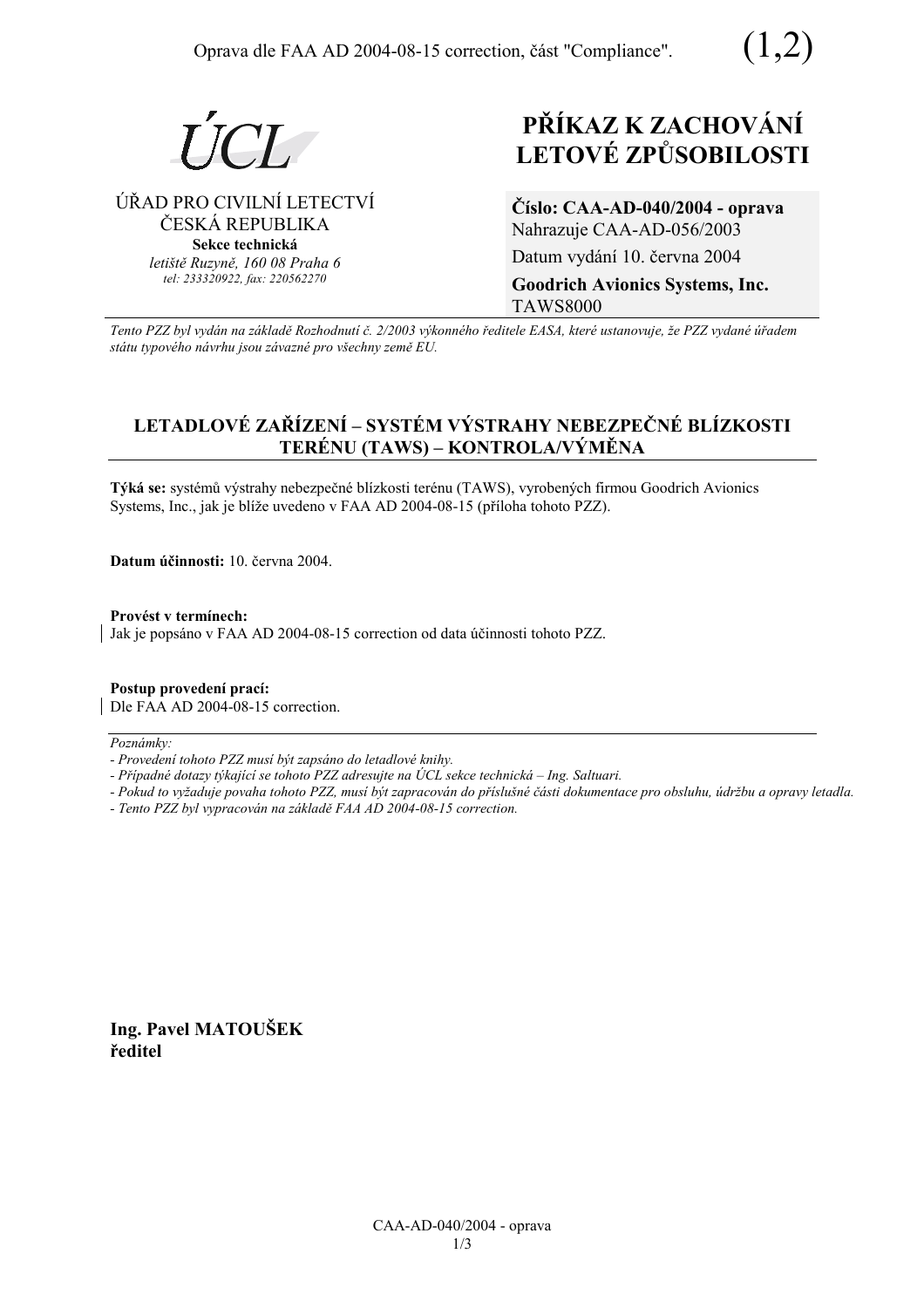**2004-08-15 Goodrich Avionics Systems, Inc.**: Amendment 39-13584; Docket No. 2003-CE-47-AD; Supersedes AD 2003-13-08, Amendment 39- 13208.

*When Does This AD Become Effective?* 

(a) This AD becomes effective on June 7, 2004.

*What Other ADs Are Affected By This Action?* 

(b) This AD supersedes AD 2003-13-08.

*What Airplanes Are Affected by This AD?* 

(c) This AD affects all airplane models and serial numbers, certificated in any category, that incorporate a Goodrich TAWS8000 terrain awareness warning system (TAWS), part number (P/N) 805- 18000-001, with "Mod None", "Mod A", or "Mod B" hardware installed. This list of airplanes that have the TAWS8000 TAWS installed includes, but is not limited to, the following airplanes. Airplanes that are not in this list and have the TAWS installed through field approval or other methods are still affected by this AD:

| Company                    | <b>Models</b>                                         |
|----------------------------|-------------------------------------------------------|
| Cessna Aircraft Company    | $[421, 500, 501, 525, 525A, 550, 551, 650, and S550]$ |
| <b>DASSAULT AVIATION</b>   | Mystere-Falcon 20 series                              |
| Gulfstream Aerospace LP    | 1125 Westwind Astra                                   |
| Raytheon Aircraft Company  | [100, 200, 300, 400A, and F90]                        |
| Sabreliner Corporation     | $NA-265$                                              |
| The New Piper Aircraft Inc | PA-42-1000                                            |

*What Is the Unsafe Condition Presented in This AD?* 

(d) The actions specified by this AD are intended to prevent the loading of the baro set potentiometer, which could result in an unacceptable altitude error. This condition could cause the pilot to make flight decisions that put the airplane in unsafe flight conditions.

#### *What Must I Do To Address This Problem?*

(e) To address this problem, you must do the following:

| <b>Actions</b>                                                                                                                                                                                                                                                               | Compliance                                                                                                                                   | <b>Procedures</b>                                                                                                                                                                                                                                                                                                                                                                |
|------------------------------------------------------------------------------------------------------------------------------------------------------------------------------------------------------------------------------------------------------------------------------|----------------------------------------------------------------------------------------------------------------------------------------------|----------------------------------------------------------------------------------------------------------------------------------------------------------------------------------------------------------------------------------------------------------------------------------------------------------------------------------------------------------------------------------|
| $(1)$ Inspect the TAWS8000 TAWS<br>(part number $805-18000-001$ that<br>incorporates hardware "Mod None",<br>"Mod A", or "Mod B") installation<br>to determine if both the TAWS8000<br>TAWS and any other device are<br>connected to the same baro set<br>potentiometer.     | Within the next 5 hours time-in-<br>service (TIS) after July 21, 2003<br>(the effective date of AD 2003-13-<br>$(08)$ , unless already done. | Follow Goodrich Avionics Systems,<br>Inc. Service Memo SM #134, dated<br>May 2, 2003, or Goodrich Avionics<br>Systems, Inc. Service Memo SM<br>$\#134$ , revised July 9, 2003, and the<br>applicable installation manual.                                                                                                                                                        |
| $(2)$ If both the TAWS8000 TAWS<br>and any other device are connected<br>to the same baro set potentiometer,<br>remove the TAWS8000 TAWS and<br>cap and stow the connecting wires or<br>replace the TAWS8000 TAWS unit<br>with a unit<br>that incorporates hardware "Mod C". | Before further flight after the<br>inspection required in paragraph<br>$(e)(1)$ of this AD.                                                  | For removing the TAWS8000<br>TAWS, follow Goodrich Avionics<br>Systems, Inc. Service Memo SM<br>$#134$ , dated May 2, 2003, or<br>Goodrich Avionics Systems, Inc.<br>Service Memo SM #134, revised<br>July 9, 2003, and the applicable<br>installation manual. For replacing<br>the TAWS8000 TAWS, follow<br>Goodrich Avionics Systems, Inc.<br>Alert Service Bulletin SB #A117, |